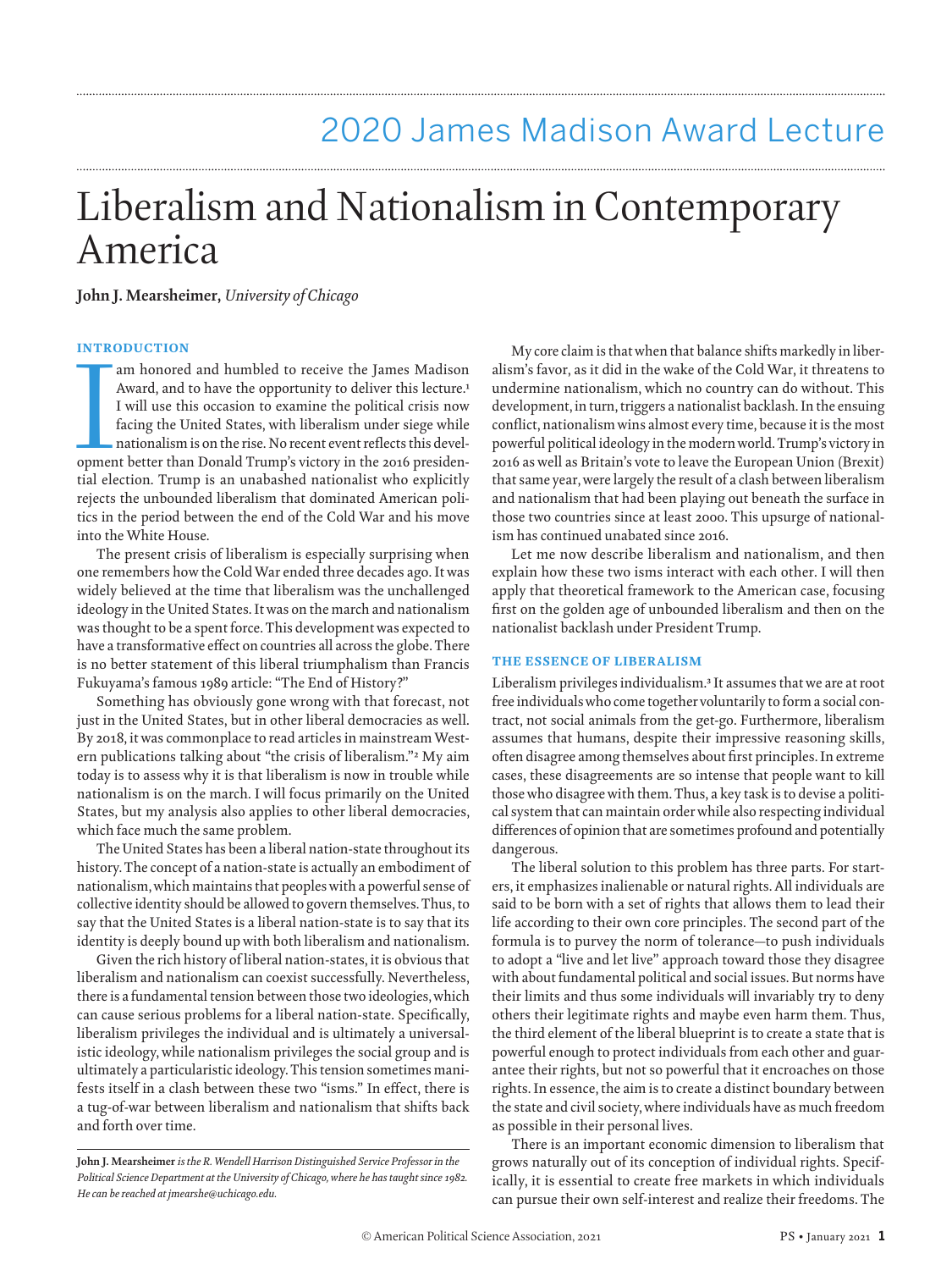state may intervene at the edges of the market—to prevent fraud or breakup monopolies, for example—but its primary mission is to defend property rights and break down internal and external barriers to exchange. The underlying belief is that individuals acting egoistically in the market ultimately benefits the entire society.

Liberalism, it should be emphasized, has a powerful universalistic dimension embedded in it, which strongly influences how liberal nation-states think about the wider world. Because individual rights are inalienable and so important in the liberal story, liberal countries are primed to care about the rights of people all around the world. Of course, liberalism allows individuals to form large social groups that control their own state. Still, the rights of those individuals are privileged over any particular social characteristics that might inhere in any group. In effect, liberalism is both individualistic and universalistic at its core, which has profound consequences for how liberals think about important domestic and foreign policy issues.

#### THE ESSENCE OF NATIONALISM

In contrast to liberalism, nationalism proceeds from the assumption that humans are fundamentally social animals, although they have room to carve out space for their individualism. Humans are born into and thrive in social groups that mold their identities and command their loyalties. The highest social group of real consequence in the modern world is the nation. Most individuals are deeply attached to their nation, which is not to deny that they can also be committed to other groups, such as their family.

Nations need political institutions to help their members live together peacefully and productively. They need rules that define acceptable and unacceptable behavior and also stipulate how disputes will be settled. Nations also need political institutions to help shield them from other nations that might have an incentive to attack and possibly destroy them. Since the early 1500s, the dominant political form on the planet has been the state. Nations therefore want their own state, because that is the best way to survive and prosper.

At the same time, states have powerful administrative, economic, and military incentives to mold their inhabitants into nations, if they hope to flourish and compete with other states in the international arena. Encouraging a profound sense of common identity and a shared destiny fosters unity and makes citizens willing to make sacrifices for the greater good. Thus, states need nations and nations need states.

This symbiotic relationship has two key consequences. First, the nation and the state are tightly fused together in ways that cause most citizens to be deeply loyal to their nation-state, even willing to fight and die for it. Second, the world is now populated almost exclusively by nation-states, which reflects the remarkable influence of nationalism.

Four features of nationalism are especially important for understanding its relationship to liberalism. To begin with, nations have a sense of oneness. Almost all its members feel like they are part of a common enterprise. They form what Benedict Anderson (1990) famously called an "imagined community," even though no person knows more than a tiny fraction of the members. This is not to deny that there may be sharp economic and social inequalities within any nation, as well as a wide gap between the ruling elites and the broader public. The key point, however, is that the citizenry is tied together by a shared bond. There is a sense of "deep horizontal comradeship," which helps foster a powerful sense of national identity (Anderson 1990, 7).

Relatedly, each nation has a unique culture, which is to say it has a set of practices and beliefs that are widely shared among the citizenry. Those attributes not only distinguish it from other nations, but invariably give it a sense of superiority as well. There can be overlapping features between different cultures—both Iraqis and Saudis speak Arabic while both Italy and Spain are Catholic countries—but when one looks at the overall package of traits that constitute different cultures, no two cultures are the same. In short, a nation's members tend to think and act alike in some important ways, which further promotes a sense of national identity.

Another key feature of nationalism is the notion of sacred territory. Nations invariably form deep attachments with particular geographic spaces that they consider their homeland. That territory is an integral part of the nation's identity. Given the intrinsic value of that territory, preserving the borders that enclose a nation-state and delineate it from "the other" are of enormous importance to the citizenry. Those borders, of course, also help protect the nationstate from foreign invasion, unwanted immigration, and undesirable foreign influence.

Finally, there is the all-important matter of sovereignty. Nations aim to maximize their control over their own political fate. They care greatly about self-determination, which means they are concerned about how political authority is arranged inside their own nation-state as well as with other nation-states. Regarding the international dimension, sovereignty means that nation-states want to be free from outside interference to make their own decisions to the extent they can on both domestic and foreign policy. Nevertheless, states can delegate the authority to make certain decisions to international institutions without surrendering supreme authority, which is the essence of sovereignty. Still, even this limited relationship will rankle some nationalists, who think any delegation of authority infringes on their nation-state's sovereignty.

#### LIBERALISM & NATIONALISM TOGETHER

Liberalism and nationalism are obviously distinct ideologies. The individualism at liberalism's core, coupled with its emphasis on inalienable rights, makes it a universalistic ideology. Nationalism, in contrast, stresses the importance of the group over the individual and is particularistic all the way down. Still, those two isms are often compatible, as the American experience, among others, makes manifestly clear. Moreover, liberalism and nationalism worked in tandem throughout the late nineteenth and early twentieth centuries to help bring down dynastic rulers in Europe. Some scholars even maintain that these two isms can be fused together to produce what Yael Tamir calls "liberal nationalism" (Tamir 1993).

This fruitful coexistence is not the whole story, however. There is also a conflictual side to the relationship. Liberalism has the potential to weaken nationalism, which is tantamount to threatening the nation-state itself. This threat becomes real when liberalism is fully unleashed, when its proponents are filled with self-confidence and advance an ambitious agenda that minimizes nationalism's role. Let us call such a campaign unbounded liberalism. When liberalism takes this form, a nationalist backlash is sure to occur.

#### THE THREAT FROM UNBOUNDED LIBERALISM

What makes unbounded liberalism so dangerous to nationalism is its potential to weaken national identity—that is the powerful inclination for individuals to closely identify with their nation. This development, in turn, leads to a weakening of social cohesion or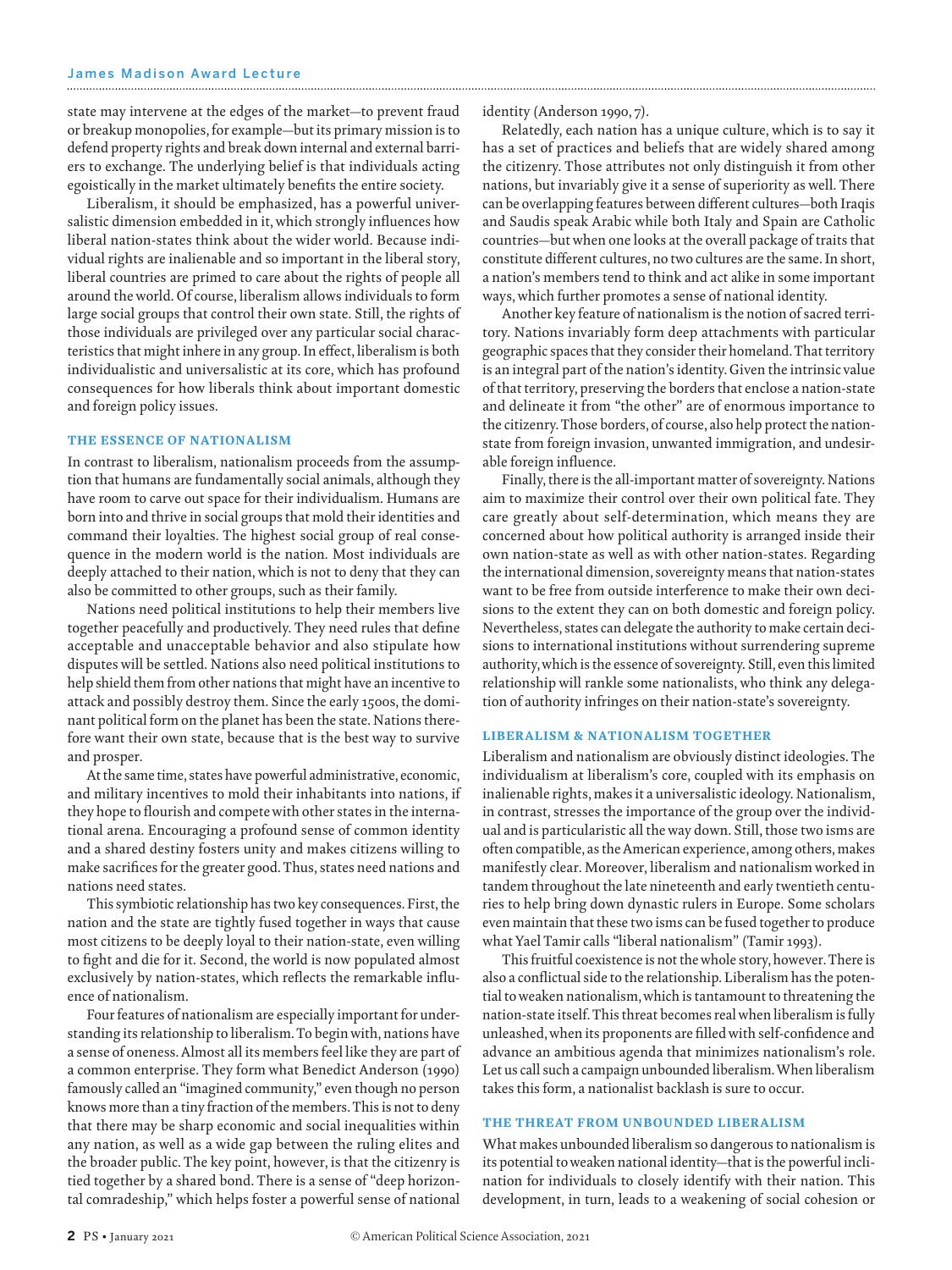what might be called national solidarity. In effect, as national identity declines among the citizenry, the all-important bonds that hold a nation together begin to fray.

How does this happen? For starters, the extreme individualism at the core of liberalism cuts against the notion that each citizen is ultimately part of a coherent and vibrant community that has a powerful claim on one's loyalty. According to nationalist logic, what

further contributes to weakening state borders. At the same time, the notion of sacred territory belonging to a particular nation is at odds with a universalistic ideology that downplays national differences from the get-go.

There are two other institutions associated with liberalism's economic side that directly challenge and weaken the state.4 The first is the market, which is considered a more efficient regulator

## *What makes unbounded liberalism so dangerous to nationalism is its potential to weaken national identity—that is the powerful inclination for individuals to closely identify with their nation.*

is good for the overall nation matters greatly for its members. Individualism, however, undermines the sense of oneness that is at the core of nationalism, as individuals tend to see themselves primarily as egoistic utility maximizers.

Furthermore, the universalism that is built into liberalism calls for treating people all across the world as rights-bearing equals. While the belief that we are first and foremost members of a "global community" has a certain appeal, it is at odds with nationalism, because it challenges the idea that a person is part of a distinct nation with a rich culture and a deep history. As Anderson notes, "No nation imagines itself coterminous with mankind" (Anderson 1990, 7).

To be more specific, the universalist impulse undermines national identity and national solidarity in three distinct ways. First, emphasizing that we are part of a common humanity is likely to promote sympathy, if not enthusiasm, for open-ended immigration and a permissive policy toward refugees. Second, that same universalism facilitates the emergence of a global elite tied together by shared economic interests and social networks, and with its own identity as "citizens of the world." Its members and their children will often attend the same schools, which brings us to universalism's third distinct consequence. Universities will recruit large numbers of students from across the globe and treat them much the way they treat citizen-students. Those schools will increasingly be seen as international, not national, institutions.

This erosion of national solidarity is of enormous importance, because nationalism is like glue, which helps hold a society together. Remember that liberalism is predicated on the recognition that individuals—even individuals within the same nationstate—often disagree about first principles and those differences can be so intense that they sometimes lead to violence. By emphasizing oneness and deep loyalty to the group, nationalism goes a long way toward binding together people with disparate views on controversial issues. Take away that group solidarity and it becomes increasingly difficult to control the divisive forces found in every country in the world.

Not only does unbounded liberalism eat away at the nation, it also weakens the state, which is the other essential ingredient in nationalism. Liberalism challenges the nationalist vision of a state as a hard shell encompassing a nation and its sacred territory. Borders are porous, maybe even open, because of liberal thinking about immigration and refugee flows. Liberal precepts make it difficult to think in terms of keeping the "other" out. Moreover, liberalism's emphasis on creating an open international economy of economic and social life than the state. For almost all liberals, markets know best. In fact, too much state intervention can undermine markets, which effectively means that a constrained state is a good state. Liberalism also stresses the importance of international institutions, which play a crucial role in managing the open international economy that liberals champion. Those institutions, however, invariably assume responsibilities that allow them to handcuff states in important ways.

In essence, unbounded liberalism's assault on the concept of a cohesive, hard-shell state, coupled with its emphasis on the virtues of markets and international institutions, undermines the notion of a powerful sovereign state that can meet the nation's needs. That development, in turn, encourages citizens to lose faith in the state. Thus, liberalism on steroids works to weaken the tight bond between the nation and the state, which is the crux of nationalism.

#### NATIONALISM STRIKES BACK

When liberalism is on the march and nationalism is under siege, a nationalist backlash eventually follows. The ensuing competition between these two perspectives is not a fair fight: nationalism wins every time. Not only does liberalism fail to achieve its most ambitious goals, but many of its most important gains are likely to be reversed. Indeed, the great danger is that a resurgent nationalism will not merely restore a workable balance of power between liberalism and nationalism but will instead turn liberal democracies into illiberal democracies or worse.

Nationalism is more powerful than liberalism for three reasons. First, nationalism is more in sync with human nature. Humans are intensely social beings from the beginning, not individuals who start life alone and form social contracts when they are mature. We are all born into social groups that nurture us and protect us. Nations, like other social groups, are primarily survival vehicles that are essential for our well-being. Their common culture allows members to cooperate more easily and effectively, which in turn maximizes their chances of securing the basic necessities of life.

Second, liberalism alone cannot provide the glue that holds disputatious people together in a state, which is a monumental task. The liberal solution for the problem—promoting the norm of tolerance and creating a state that is largely confined to maintaining order and protecting rights—is helpful, but not enough to handle those rancorous differences that invariably arise among individuals and groups in any society. Nationalism is essential for accomplishing that difficult task, because it provides a common culture that helps create bonds between people who often have profound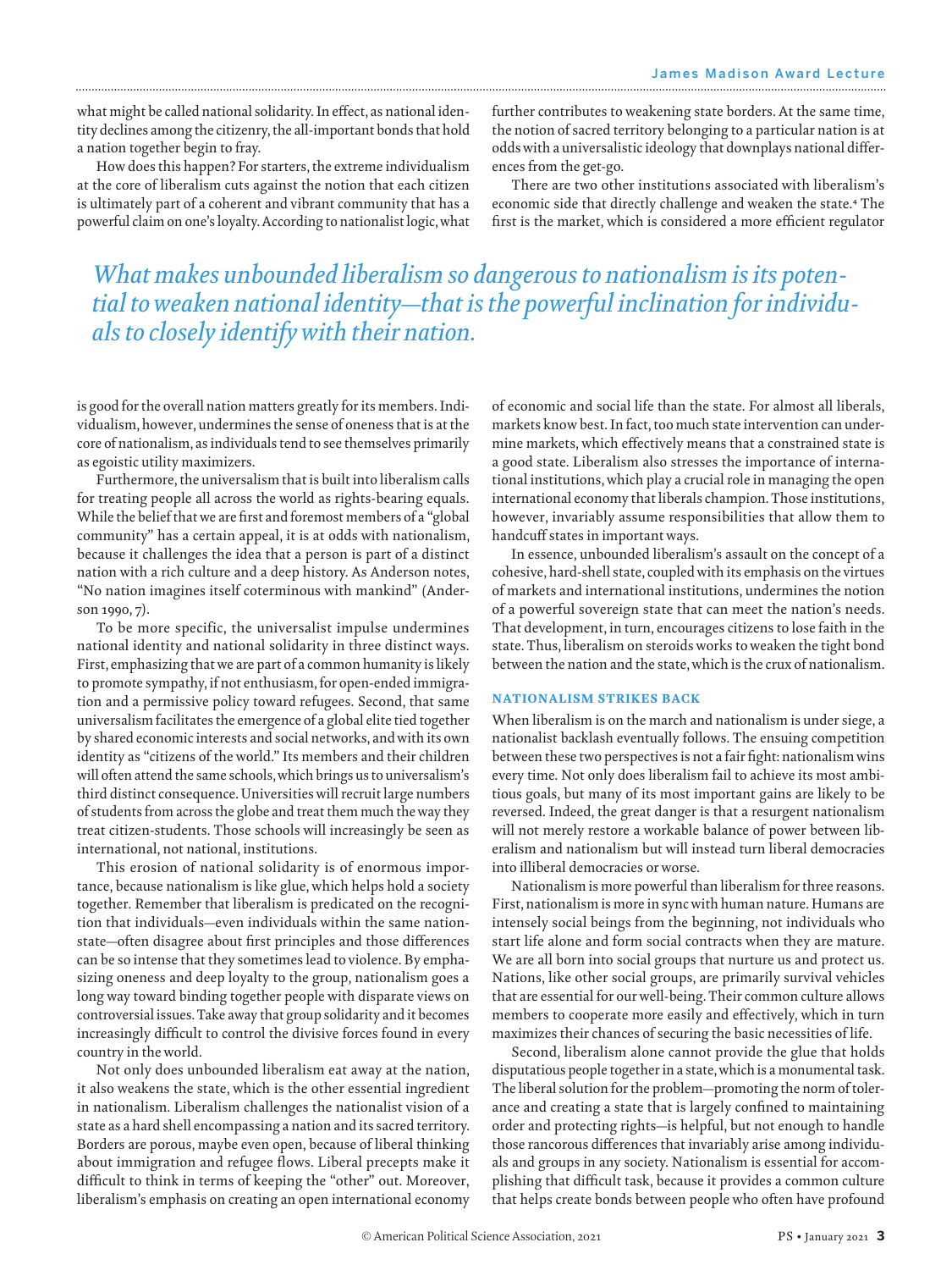differences over first principles. In brief, liberalism needs nationalism, but nationalism does not need liberalism.

Third, nationalism, unlike liberalism, fulfills important emotional needs. One characteristic of a nation that makes it so special is that it provides its members with an existential narrative. It gives them a strong sense that they are part of an exclusive and exceptional community whose history is filled with important traditions as well as remarkable individuals and events. Furthermore, nationalism promises people that the nation will be there for future generations the way it was there for past generations. In this sense, nationalism is much like religion, which is also adept at weaving the past, present, and future into a seamless web that gives members a sense they are part of a long and rich tradition. This formidable bonding force is absent from liberalism, which has no equivalent story to tell.

Finally, the evidence shows that nationalism is the more powerful of the two ideologies. For example, the international system is populated almost completely with nation-states. Of course, there are many liberal democracies as well, but they have never numbered even half of the countries in the world and ultimately each of them is a liberal nation-state. Moreover, as Anderson notes, "Every successful revolution has defined itself in national terms" (Anderson 1990, 2). Regarding communism, it did battle with nationalism throughout much of the twentieth century in countries like Czechoslovakia, the Soviet Union, and Yugoslavia, and nationalism won every time.

The bottom line is that liberalism can coexist with nationalism, but when it gets overly assertive, it is sure to prompt a nationalist backlash. That reaction, in turn, will cause serious problems for liberalism, at least in the short term.

Let me now shift gears and show how these ideas can help us understand what has happened in the United States over the past three decades.

#### LIBERALISM'S GOLDEN AGE

The first 25 years or so after the Cold War are often referred to as the "unipolar moment." But they could also be called the "liberal moment." Never in history has liberalism been a more powerful force than it was during this period. The balance of power between liberalism and nationalism in countries like Britain and the United States shifted sharply in liberalism's favor. Indeed, many in the West thought that nationalism was a spent force that had no future. "It appeared to some globalists," Jill Lepore writes, "that nationalism had died" (Lepore 2019b). Western elites welcomed this prospect, as almost all of them viewed nationalism as a malign force that not only threatened liberalism, but also was a major cause of war, including the two world wars. Western academics especially dislike nationalism, in part because modern universities are fundamentally liberal institutions that are threatened by the particularism and conformity that nationalist thinking promotes.

Given this disdain for nationalism, Western elites embraced a remarkably ambitious set of liberal policies in the aftermath of the Cold War. In fact, this unbounded liberalism actually began gaining traction in the United States as well as Britain during the 1980s. President Ronald Reagan and Prime Minister Margaret Thatcher, who were both nationalists, were also deeply committed to pursuing a "neoliberal" economic agenda that was widely seen as a fundamental challenge to the economic orthodoxies of the day. Specifically, they pushed policies that promoted individualism and the virtues of unrestrained markets, while criticizing big government.

Reagan said in his first inaugural address that, "In this present

crisis, government is not the solution to our problems; government is the problem" (Reagan 1981). Instead, he championed markets and to quote the author of a recent history of economic ideas, Reagan was "the poet laureate of this new emphasis on individualism" (Applebaum 2019, 340). Thatcher's privileging of the individual over society, as well as her skepticism about what the state can do to help people, are captured in her well-known comment in a 1987 interview: "I think we have been through a period when too many people have been given to understand that when they have a problem it is government's job to cope with it… They are casting their problems on society. And, you know, there is no such thing as society. There are individual men and women and there are families. And no governments can do anything except through people, and people must look to themselves first."5

Reagan and Thatcher's neoliberal agenda was given a powerful boost by the triumphalism that took hold in the West after the Cold War. Then, in the mid-1990s, neoliberalism took hold in the Democratic Party with Bill Clinton's "New Democrats" initiative and in the Labor Party with Tony Blair's "Third Way" initiative. For example, Clinton announced his intention in early 1995 to "shift … resources and decision-making from bureaucrats to citizens, injecting choice and competition and individual responsibility into national policy" (Clinton 1995). A year later he announced that, "The era of big government is over" (Clinton 1996). By the mid 1990s, both the left and right sides of the political spectrum in these two paradigmatic liberal democracies embraced a thoroughly liberal agenda based on smaller government and free markets. Unsurprisingly, Alan Greenspan boasted in 2007: "It hardly makes any difference who will be the next president. The world is governed by market forces."6

#### THE TRIUMPH OF INDIVIDUALISM

How did the central features of what I call "unbounded liberalism" weaken American nationalism during the liberal moment? Two of the key elements in the story—individualism and unrestrained markets—have already been mentioned, but more elaboration is required.

The emphasis on individualism, which is a central feature of liberal ideology, encourages people to maximize their own utility and not worry about the welfare of others. The claim that egoistic behavior ultimately benefits the entire society justifies this selfish behavior. It produces a rising tide that lifts all boats, so the story goes. Thinking and acting in purely self-regarding ways, however, clashes with the notion that individuals are part of a larger collective held together by strong social bonds. In short, this radical individualism is like an acid that corrodes national solidarity and the sense of oneness that lies at the core of nationalism.

Relatedly, unbounded liberalism emphasized that the best way to regulate economic life is to privilege the market over the state as much as possible. Markets that allow individuals to maximize their utility were considered highly efficient, while the modern state, with its enormous power to intervene in a society's daily life, was seen as an impediment to efficiency and growth, even freedom itself. This line of thinking strikes at the core of nationalism, not just by undermining the state's legitimacy, but also by weakening the bonds between the nation and the state. After all, the claim that citizens cannot rely on the state to serve their best interests is sure to undermine their loyalty to that important institution.

While these two key elements of unbounded liberalism are commonly associated with the economic policies that fall under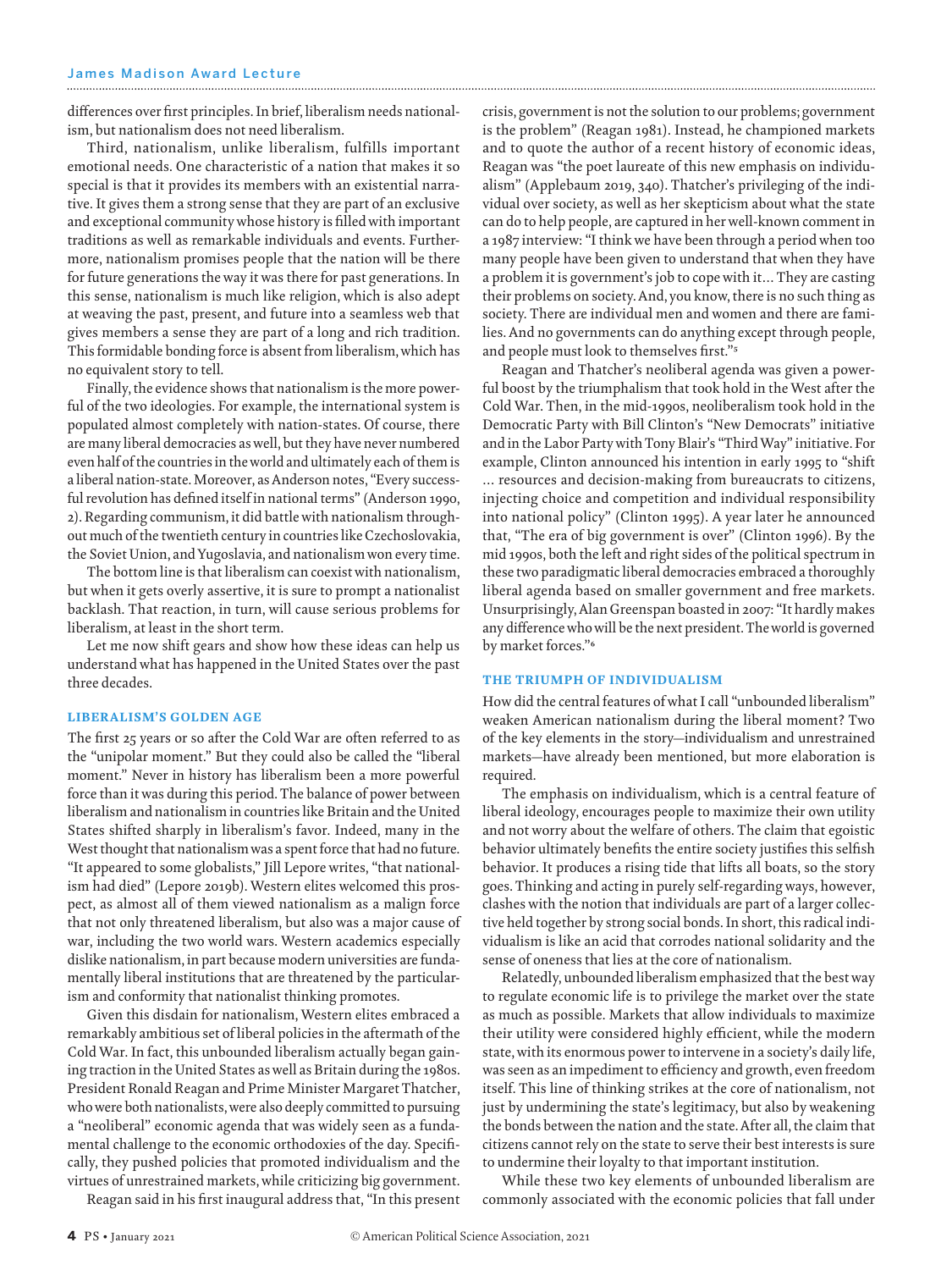the rubric of neoliberalism, their influence has implications for all aspects of life. As Wendy Brown notes, neoliberalism is more than just "a set of economic policies." It is "a widely and deeply disseminated governing rationality [that] transmogrifies every human domain and endeavor, along with humans themselves, according to a specific image of the economic" (Brown 2015, 9–10).

#### THE TRIUMPH OF UNIVERSALISM

Another distinguishing feature of liberalism is its universalism, which was clearly reflected in the American elite's thinking about immigration, refugees, and borders. Specifically, the core belief that all individuals are members of a global community made it difficult to put meaningful limits on immigration. After all, liberalism has no place for distinguishing between cultures and nations, much less privileging one's own group over another on those grounds. Thus, unbounded liberalism tended to favor not just open-ended immigration, but was also tolerant toward illegal immigration. Lepore, for example, maintains that anyone who accepts the American creed "belongs in this country" (Lepore 2019b, 135). Liberal elites also favored generous policies regarding refugees.

Given this open arms policy toward immigration and refugees, it is unsurprising that the notion of a hard-shell state that fenced off sacred national territory came under attack during the liberal moment. The emphasis among elites was instead on maintaining porous, if not open, borders. The starkest manifestation of this perspective is the Schengen Agreement, which effectively created a borderless world inside liberal Europe. The president of the European Commission went so far as to say, "Borders are the worst invention ever" (Savage 2016).

Liberal thinking about immigration and borders cuts against nationalism in profound ways. It directly challenges the very notion of national identity. To be clear, nationalism does not preclude immigration, even on a large scale. Indeed, the United States has benefitted enormously from the huge number of immigrants that have landed on its shores over time. But that flow of newcomers must be firmly controlled and designed to help maintain a robust American nation. Immigration in a liberal world, however, is based on the belief that we are above all else citizens of the world; thus, Americans should have a relaxed view toward immigrants and treat them as fellow members of global society, not as foreigners seeking to join their nation. Relatedly, unbounded liberalism takes dead aim at the core nationalist belief that states are sovereign entities that have the authority and responsibility to strictly control their borders, so as to maintain the integrity of the nation and protect its sacred territory.

Unbounded liberalism has yet another key dimension—this one more economic than political—that helped undermine the hardshell notion of the state and push toward a borderless world. After the Cold War, American elites worked assiduously to create a wideopen international economy that maximized free trade and fostered unfettered capital markets. This hyperglobalized world economy, which was much more ambitious in scope than the economic order that prevailed in the West during the Cold War, helped break down or weaken many of the existing barriers between countries and sought to weave them together into a seamless economic order.

#### THE RISE OF A TRANSNATIONAL ELITE

This new economic order had two other effects that worked to undermine nationalism. It helped cultivate a powerful transnational elite whose members tend to have more in common with each other than their fellow nationals, while also damaging the economic fortunes of many of the latter. This combination of results pointed a dagger at the heart of nationalism.

Hyperglobalization expanded contacts between elites of all kinds—business, intellectual, media, and policy—from all over the world. Those elites did not abandon their national identities, but they acquired a powerful cosmopolitan or transnational identity as well. They spoke English, often went to the same schools, read the same publications, and were committed to neoliberal economic policies. This new identity, however, worked to put distance between Western elites and their fellow citizens, which naturally weakened the nation. Former British Prime Minister Theresa May captured this phenomenon in 2016 when she said: "Today, too many people in positions of power behave as though they have more in common with international elites than with the people down the road, the people they employ, the people they pass in the street. But if you believe you're a citizen of the world, you're a citizen of nowhere. You don't understand what the very word 'citizenship' means" (May 2016).

Moreover, those transnational elites—and elites more generally—became increasingly wealthy while many of their fellow citizens struggled. As countless studies have shown, the economic policies that underpinned hyperglobalization have greatly benefitted a narrow slice of the American public, not only creating staggering inequality, but also damaging the economic fortunes of massive numbers of lower-class and middle-class workers. The resulting human despair is so acute that life expectancy in the United States decreased from 2014 to 2017 (Case and Deaton 2020, 33).These economic and social consequences of hyperglobalization eat away at the American nation by fueling the belief that the globalized elite that runs the United States has abandoned the average citizen in pursuit of its own narrow interests. In short, hyperglobalization threatened the sense of oneness that is the essence of the modern nation-state.

There is another dimension to unbounded liberalism that relates to the open international economy. To make that system work efficiently, liberal elites in the Unites States and other Western countries increased the power of international institutions. For example, the WTO, which was created in 1995 to manage international trade, was markedly more powerful than the GATT, the institution it replaced. Although countries did not surrender sovereignty to these international bodies—they were simply delegating the authority to make decisions, not giving up supreme authority—that was not the public perception. Thus, international institutions were seen as an instrument for weakening sovereignty, one of nationalism's core elements.

Furthermore, the rules these institutions promulgate constrain countries—even the mighty United States—by limiting their ability to protect their citizens from economic harm. Given all the creative destruction that comes with hyperglobalization, these limits invariably weaken the bonds between nation and state, which strikes at the heart of nationalism.

#### UNIVERSITIES AND IDENTITY POLITICS

American universities played their own role in undermining nationalism. The vast majority of these universities are profoundly liberal institutions—in the best sense of that term—and they increasingly see themselves as international or transnational institutions. They welcome people from all over the world, in part because non-nationals provide diversity to the faculty and the student body, but also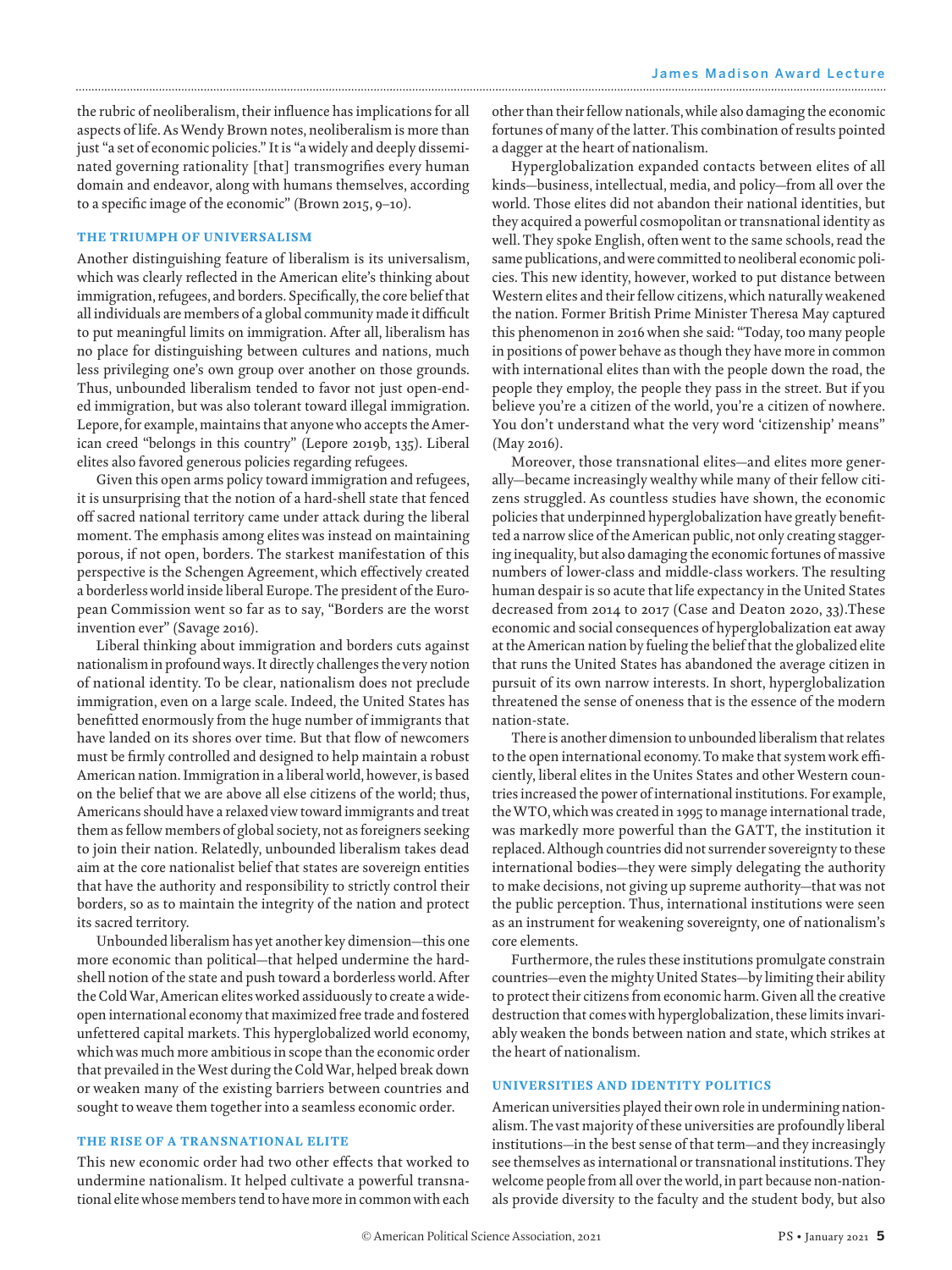because university leaders believe, as a former Yale dean put it, "If we want to train the next generation of global leaders, we better have the globe here" (Anderson 2016). Furthermore, this openness makes financial sense and it brings some of the best and the brightest from around the world to US universities. Once they arrive, of course, foreigners on university campuses are typically treated no differently from their American counterparts. After all, the main criterion for assessing individuals in academia is how smart and capable they are relative to their peers, not their nationality. This extreme open-mindedness, which is at odds with nationalism, naturally helped create and nurture the transnational elite.

Universities undercut nationalism in yet another way. They are deeply committed to truth-telling, which means their historians and social scientists are going to produce scholarship that undermines the founding myths that are an essential ingredient of American (or any other) nationalism. The resulting tension between the scholarly enterprise and nationalism causes many academics to intensely dislike nationalism. This sentiment is reflected in Lepore's comment that, "Hatred for nationalism drove historians

#### THE NATIONALIST RESURGENCE

Two seismic events struck at the heart of the liberal enterprise that year: Brexit and the election of Donald Trump. What made these events so remarkable is that they occurred in the two paradigmatic liberal democracies. The outcome in both cases was caused in large part by resurgent nationalism. In essence, the events of 2016 were the result of a conflict between liberalism and nationalism that had been imperceptibly at play since at least 2000.

To be clear, nationalism did not go away during liberalism's golden moment, although the balance between those two isms shifted markedly in liberalism's favor. The most obvious evidence of nationalism at play was the breakups of Czechoslovakia, the Soviet Union, and Yugoslavia, which occurred because different national groups within those countries wanted their own nationstate.7 There were also national groups in Western Europe like the Catalonians in Spain and the Scots in Great Britain, who threatened to break away and form their own nation-state.

There were other telltale signs of nationalism's staying power. Secretary of State Madeleine Albright, a deeply committed liberal,

### *A close examination of Trump's commitment to nationalism provides stark evidence of the nationalist backlash against unbounded liberalism.*

away from it in the second half of the twentieth century" (Lepore 2019a, 18). Hatred for nationalism, however, extends far beyond history departments in the academy.

Finally, a word is in order about identity politics, which is closely linked to universities but certainly not restricted to them. Mark Lilla sees this movement as a critically important dimension of unbounded liberalism. He maintains that this "identity liberalism" is based on "radical individualism" and is effectively "Reaganism for lefties" (Lilla 2017, 9, 85, 93). While there is no question that identity politics focuses on individual identity and individual rights, it also devotes considerable attention to how marginalized groups can gain equal recognition and treatment from their surrounding society. Given the attention paid to groups, it is hard to argue that identity politics is a straightforward liberal phenomenon.

Identity politics is actually a compelling illustration of the extent to which citizens often disagree among themselves—sometimes bitterly—about first principles. Those disputes, in turn, show why nationalism is needed as a glue that can help hold those citizens together in a functioning society. Yet most people who engage in identity politics are openly hostile to nationalism and focus instead on promoting their own as well as their group's interests in the face of stiff resistance from other groups. This notion of separateness is obviously at odds with the sense of oneness that is the essence of nationalism.

These different dimensions of unbounded liberalism were remarkably influential in the American body politic during the initial 25 years after the Cold War. Unsurprisingly, Western elites tended to think that nationalism hardly mattered inside the United States or other liberal democracies, although nationalist political parties were gaining strength in Europe by 2015. Still, there was no sense among the liberal elites that nationalism was a powerful force to be reckoned with and that liberalism would soon find itself mired in crisis. That situation changed abruptly in 2016.

was asked in 1998 why the United States was contemplating using military force against Iraq. She replied: "If we have to use force, it is because we are America; we are the indispensable nation. We stand tall and we see further than other countries into the future, and we see the danger here to all of us."8 Note that she refers to the American "nation," the core concept in nationalism, and then makes the case for American exceptionalism, which is precisely the kind of chauvinism that undergirds nationalism. Note also that the European Union, the most ambitious liberal institution ever built, has not transcended nationalism. When citizens of the member states are asked what their primary identity is, invariably, less than 5% say they view themselves as Europeans only. The overwhelming majority view themselves according to their nationality alone or primarily their nationality.9

Although nationalism did not disappear during the liberal moment, unbounded liberalism threatened it in significant ways. Given that nationalism is the more powerful of those two ideologies, it was only a matter of time before there was a nationalist backlash and the tug of war between those competing isms shifted back toward nationalism. That shift happened in the United States with Donald Trump's election. He won the White House for a number of reasons, but one of his key assets is that he ran as a nationalist against both Democrats and Republicans who embraced unbounded liberalism.

Moreover, Trump has governed as a nationalist and continues to challenge unbounded liberalism at every turn. One can question his competence as president, and I would be among the first to do so, but there is no question that he has pursued a nationalist agenda from the beginning of his political career and that it helped propel him into the White House. His rivals, on the other hand—especially Hillary Clinton during the 2016 campaign—recoil at his nationalist rhetoric and continue to embrace unbounded liberalism.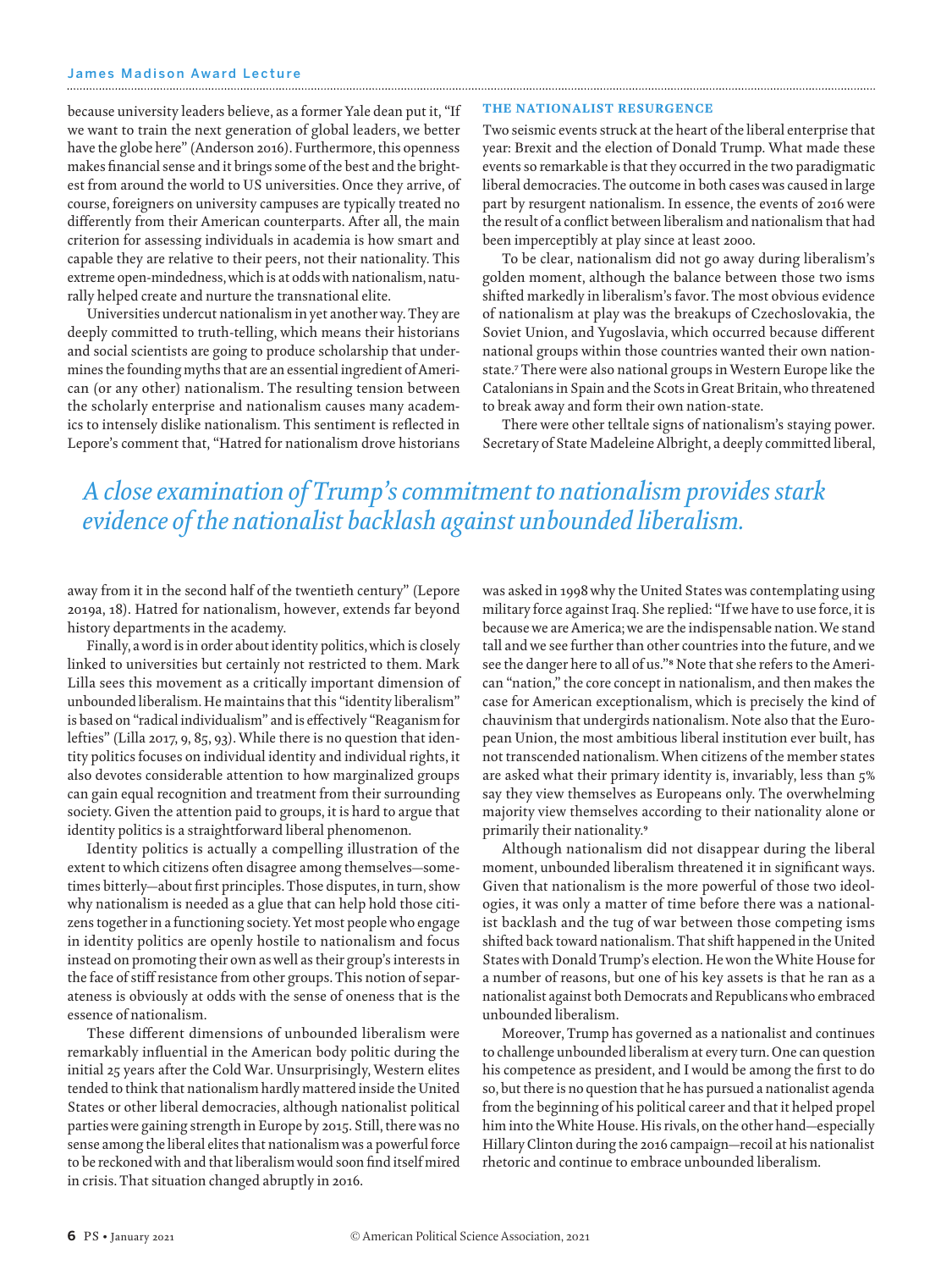#### NATIONALISM'S REVENGE: DONALD TRUMP

A close examination of Trump's commitment to nationalism provides stark evidence of the nationalist backlash against unbounded liberalism. Indeed, he openly described himself as a "total nationalist" in February 2017 (Baker 2018). He re-emphasized that point in a controversial speech in Houston in October 2018 and told reporters the following day "I am absolutely a nationalist, and I am proud of it" (Sonmez 2018). Trump also placed heavy emphasis, especially in his inaugural address, on the theme that the United States is "one nation." "For too long," he said, "a small group … has reaped the rewards of government while the people have borne the cost." Moreover, "the establishment protected itself, but not the citizens of our country." That situation was about to change, he stressed, as "a nation exists to serve its citizens" (Trump 2017a).

Trump also frequently talks about the importance of sovereignty, one of nationalism's core concepts. "There can be no substitute for strong, sovereign, and independent nations," he told the UN in September 2017 in a speech that was filled with references to the virtues of sovereignty. "In foreign affairs," he maintained, "we are renewing this founding principle of sovereignty" (Trump 2017b). Relatedly, Trump has made it clear since he started campaigning for the presidency that he was committed to putting America's interests first. "From this moment on," he said in his inaugural address, "it's going to be America First." Unlike his recent predecessors, Trump never extols the virtues of the "international community."

Trump also praises American culture, although not in a chauvinistic way. Indeed, he made it clear before the UN in September 2019 that he believes it is good that the world is populated with sovereign states with different cultures: "Like my beloved country, each nation represented in this hall has a cherished history, culture, and heritage that is worth defending and celebrating, and which gives us our singular potential and strength. The free world must embrace its national foundations. It must not attempt to erase them or replace them." He went on to say: "Wise leaders always put the good of their own people and their own country first. The future does not belong to globalists. The future belongs to patriots. The future belongs to sovereign and independent nations who protect their citizens, respect their neighbors, and honor the differences that make each country special and unique" (Trump 2019).

Trump's nationalism is also reflected in his views on immigration, refugees, and especially borders. For example, he made it clear to the UN in 2018 that his administration was working hard "to confront threats to sovereignty from uncontrolled migration," especially illegal immigration (Trump 2018). A year earlier in the same venue, he emphasized that although he was not opposed to accepting refugees, he wanted an approach that limited their numbers "and which enables their eventual return to their home countries" (Trump 2017b). Relatedly, he has frequently highlighted his intention of maintaining tight control over America's borders. "I have a message," he told the UN in 2019, "for those open border activists who cloak themselves in the rhetoric of social justice. Your policies are not just. Your policies are cruel and evil" (Trump 2019).

The media and universities are also frequent targets of Trump's wrath. In July 2020, for example, he sent out a tweet stating: "Too many Universities and School Systems are about Radical Left Indoctrination, not Education. Therefore, I am telling the Treasury Department to re-examine their Tax-Exempt Status."10 Moreover, he recently tried, but failed to force foreign students to leave the country if their universities taught all their courses online. Plus, he has put limits on Chinese graduate students entering the United

States. Trump's hatred of the "liberal media," which he frequently describes as an "enemy of the people," is constantly on display (Sullivan 2020).

Finally, Trump consistently rails against the open international economy and international institutions, or what he more generally refers to as globalism. He maintains that, "Globalism exerted a religious pull over past leaders, causing them to ignore their own national interests" (Trump 2019). In particular, "the United States opened its economy… with few conditions" and other countries took advantage of that openness (Trump 2018). He heaps scorn on "global bureaucrats" for "attacking the sovereignty of nations" and declares "We will never surrender America's sovereignty to an unelected, unaccountable, global bureaucracy. America is governed by Americans. We reject the ideology of globalism, and we embrace the doctrine of patriotism" (Trump 2018; 2019).

#### NATIONALISM AND POLITICAL PARTIES

Although Trump has benefitted politically from nationalism's resurgence, he did not cause it. His election was the manifestation of a process that was well under way by 2016. Indeed, unbounded liberalism's troubles were on full display by that point. Remember that Senator Bernie Sanders, a self-declared socialist, almost beat Hillary Clinton, a staunch defender of unbounded liberalism, in the Democratic Party primaries.

One could even see glimpses of nationalist thinking in Barack Obama's rhetoric before 2016. He famously advocated doing "nation-building at home" and his emphasis on creating a unified nation in his second inaugural address is remarkably similar to what Trump would say four years later. Obama actually made it clear throughout his speech that liberalism requires a vibrant nationalism to flourish. As he said in 2013: "Preserving our individual freedoms ultimately requires collective action. For the American people can no more meet the demands of today's world by acting alone than American soldiers could have met the forces of fascism or communism with muskets and militias. Now, more than ever, we must do these things together, as one nation and one people" (Obama 2013).

In recent years, most Democrats have been unable to bring themselves to embrace nationalism in any meaningful way. Hillary Clinton, for example, could not bring herself to counter Trump's "America First" rhetoric during the 2016 campaign by stressing that she would of course put America's interests first as the president of the United States. When Ambassador Michael McFaul, a deeply committed liberal in the Obama administration, was asked about Trump's self-identification as a nationalist, he replied, "Does Trump know the historical baggage associated with this word, or is he ignorant?"11 As Lepore notes, Democrats have "gotten skittish about the word 'nation,' as if to fear that using it means descending into nationalism" (Lepore 2019b).

This antipathy toward nationalism is a huge liability for Democrats. In effect, they are handcuffing themselves and allowing the Republicans to use this powerful political weapon against them. If Joe Biden wants to be president, he would be well-advised to make sure that his own nationalist bona fides are crystal clear to voters.

#### **CONCLUSION**

The unbounded liberalism that dominated the political landscape in the United States after the Cold War is in serious crisis, mainly because it threatened American nationalism, which has reasserted itself under President Trump. Even so, liberalism per se is not about